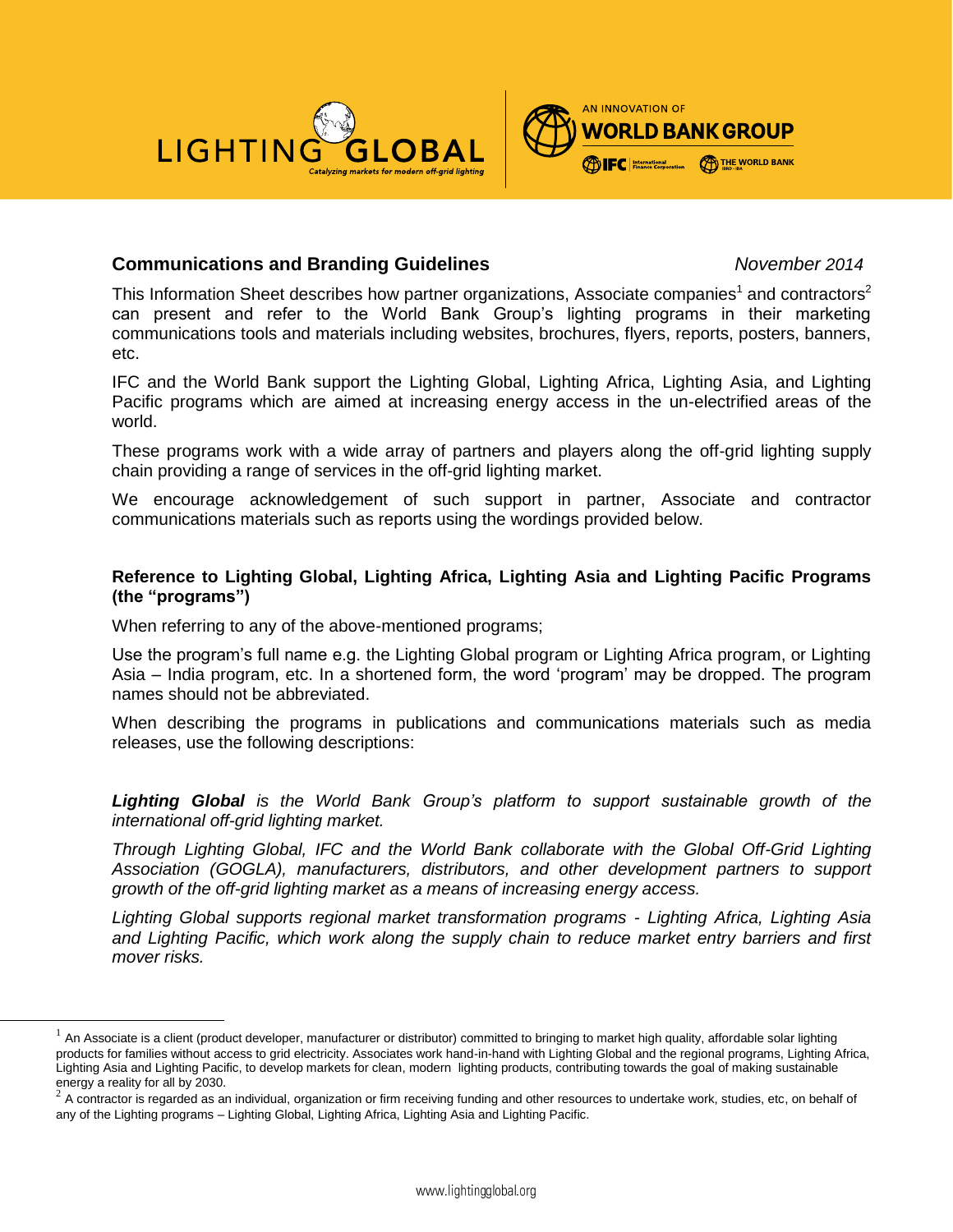



*Lighting Africa, a joint IFC and World Bank program, catalyzes and accelerates development of commercial off-grid lighting markets in Africa as part of the World Bank Group's wider efforts to improve energy access.* 

Lighting Africa is mobilizing the private sector to develop sustainable markets that provide *affordable, modern off-grid lighting products and systems to communities across Africa that are not connected to grid electricity.* 

*Lighting Asia is an IFC market transformation program working to increase access to clean lighting in the un-electrified rural areas of Bangladesh, India and Pakistan.* 

*Lighting Asia is working with the private sector and development organizations to catalyze markets for modern, off-grid lighting products, home lighting systems and mini-grids.* 

*Lighting Pacific is an IFC market transformation program working to increase access to clean lighting in un-electrified remote areas of Pacific Island Countries.* 

*Lighting Pacific, working with the private sector and development organizations, catalyzes markets for modern, off-grid lighting products, home lighting systems and mini-grids.*

#### **Communicating Product Test Results**

These Communications and Branding Guidelines are also applicable to products that have been successfully tested under the International Electro-technical Commission (IEC) Technical Specification 62257-9-5. Such products are deemed to have met the Lighting Global Quality Standards for off-grid solar lighting products or systems.

A product that meets the Lighting Global Quality Standards is issued a Standardized Specification Sheet (SSS) and Verification Letter confirming the test results to facilitate accurate communication of the results.

Any public statement, including in advertising, marketing, and sales materials, relating to product testing should be factual in nature. Below find **approved** phrases that can be used in advertising, marketing communications, and sales materials. More than one may be used;

- 1. This product meets the Lighting Global Quality Standards;
- 2. Third-party test results' verification for the product are available at [www.lightingglobal.org/products/product-name/](http://www.lightingglobal.org/products/product-name/)

**No wording should be used** to suggest that the Lighting Global, or Lighting Africa, or Lighting Asia, or Lighting Pacific regional or country programs endorse the said product.

**Prohibited** wordings include "endorsed by"; "approved by"; "supported by"; "recommended by"; "certified by"; "quality-certified"; etc.